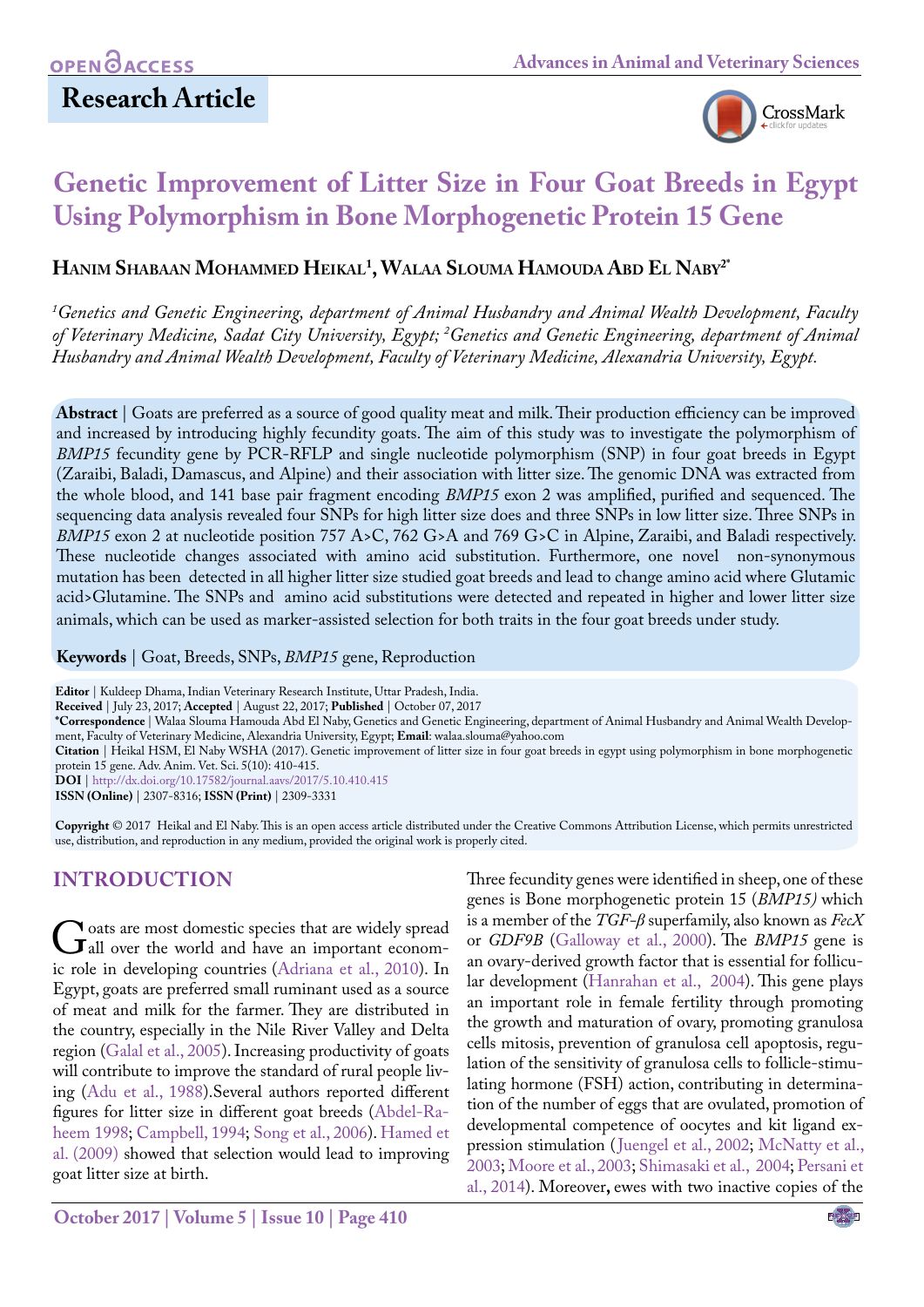## **OPEN GACCESS**

*BMP15* gene (homozygous for this mutation) are infertile with primary ovarian failure. While, ewes with a single inactive *BMP15* (heterozygous for mutations) are fertile and the effects of these mutations on ovulation rate are additive [\(Davis et al., 1991](#page-4-8); [1993;](#page-4-9) Hanrahan et al., 2004).

Goat breeds in Egypt, lacking the molecular characterization required for establishing adequate utilization of genetic variation in the development of its production. However, the identification of polymorphism and DNA markers associated with reproductive traits could be used as marker-assisted selection (MAS) which lead to genetic improvement to increase litter size and reproduction efficiency [\(Ghaffari et al., 2009\)](#page-4-10).

The aim of this study is to screen for *BMP15* gene polymorphism by PCR-RFLP and single Nucleotide Polymorphism (SNP) using DNA sequence analysis in four goat breeds in Egypt (Zaraibi, Baladi, Damascus, and Alpine) and their association with litter size.

### **MATERIALS AND METHODS**

### **Sample Collection and Genomic Dna EXTRACTION**

Blood samples were collected from the jugular vein of fifty does from the four breeds (14/ Baladi, 15/ Zaraibi, 11/ Damascuse and 10/Alpine). The Four goat breeds were obtained from Sakha Animal Production Research Station, Kafr El Sheikh governorate, Egypt. Approximately 10 ml of blood was collected and stored at -20°C before further processing. All selected does were healthy with low (less than two kids/litter) or high (two or more kids/litter) litter size. Genomic DNA was extracted using QIAamp DNA Blood Mini Kit (QIAGEN, Germany) according to manufacturer's instruction.

### **PCR Amplification of** *BMP15*

The 141 bp fragment encoding *BMP15* (exon 2) was amplified using primer 5'- CACTGTCTTCTTGTTACT-GTATTTCAATGAGAC-3' and 5'- GATGCAAT-ACTGCCTGCTTG- 3' [\(Kasiriyan et al., 2011](#page-4-11)). PCR amplification was performed in a total reaction volume of 50 µl which containing 4 µl genomic DNA, 5 µl 10X buffer, 1 µl dNTPs mix (Thermo scientific, Lithuania), 1 µl of each primer (50 nm) (Invitrogen, USA), 0.6 µl of Taq DNA polymerase 500U (Thermo scientific, Lithuania) and 38.4  $\mu$ l dH<sub>2</sub>O. The amplification reaction conditions was carried out using 35 cycles at 94°C for 5 min, followed by 45 sec, 62°C for 40 sec, 72°C for 45 sec, followed by 72°C for 10 min. The PCR product of each sample and 100 bp DNA ladder (Thermo scientific, Lithuania) were loaded in 2% agarose gel stained with ethidium bromide. The electrophoresis was carried out and the electrophoresis gel

**October 2017 | Volume 5 | Issue 10 | Page 411**

was visualized and photographed using gel documentation system (InGenius, Syngene Bio Imaging, USA).

### **Polymerase Chain Reaction-Restriction Fragment Length Polymorphism (Pcr-Rflp)**

All PCR products of *BMP15* gene were digested with *HinfI* restriction enzyme (Promega, USA). The PCR-RFLP was carried out in reaction volume 20 µl consist of: 10 µl PCR product, 2 µl Restriction Enzyme 10X Buffer, 0.2 Acetylated BSA,  $10\mu$ g/ $\mu$ l, 7.3  $\mu$ l dH<sub>2</sub>O and 0.5  $\mu$ l of HinfI restriction enzyme 10u/µl. The reaction was incubated at 37°C for 1hr and the products were separated by 3% agarose gel stained with ethidium bromide and visualized on UV transilluminator.

### **Pcr Purification for Dna Sequencing and Data Analysis**

The PCR products were purified and sent for sequencing (3PCR products/each breed) in Invitrogen Company, Germany. The obtained sequences were analyzed using Bio Edit (7.1.3) program to detect Single Nucleotide Polymorphisms (SNPs) from the aligned sequences and their translated amino acid. Sequence alignments were compared with *Capra hircus* breed Black Bengal *BMP15* gene that available in the Gene Bank database (accession number gb|EU888137.1|).

## **RESULTS**

### **Amplified Fragment of** *Bmp15* **Gene**

The PCR amplification *BMP15* gene for fifty does which have at least one record for litter size, were screened for *BMP15* mutations in the present study. PCR amplification of *BMP15* gene yielded a fragment of 141 bp as shown in [Figure 1](#page-1-0).



<span id="page-1-0"></span>Figure 1: Lane 1-12 represents the PCR product of *BMP15* gene (141-bp) of four goat breeds and Lane (M) is a DNA marker

**Genotypingof***Bmp15* **geneUsing RflpTechnique** Analysis of *HinfI-*PCR-RFLP of *BMP15* (141-bp) indicate presence of one uncut monomorphic band among all studied animals (higher and lower litter size).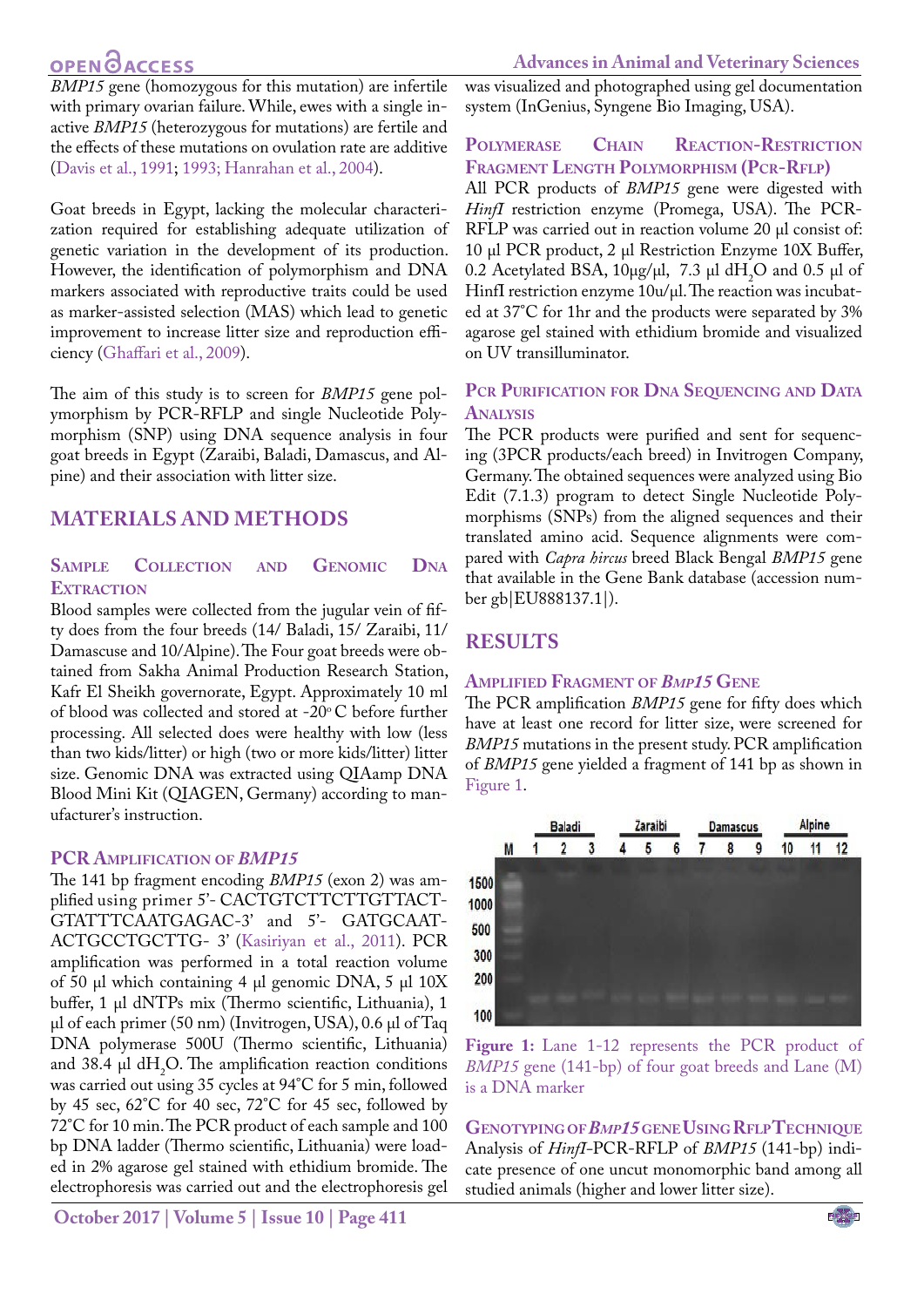#### **OPEN CCESS**

769 G>A and 769 G>C

769 G>C

#### **Advances in Animal and Veterinary Sciences**

257 Glu> lys 257 Glu>Gln

-

257 Glu>Gln

<span id="page-2-2"></span>**Table 1:** Single nucleotide polymorphism and amino acid variations of four goat breeds under study. **SNPs Litter size Amino acid changed in studied Goat breeds D B A Z** 751 G>T and 752 G>C 752 G>C Low High 251 Gly>Cys - 251 Gly>Ala 251 Gly>Ala - - - 251 Gly>Ala 757 A>C Low High - - - 252 lys> Gln - 252 lys> Gln - 252 lys> Gln 762 G>T 760 G>C and 762G>A Low High - 254 Glu>Gln - 254 Glu>Gln 254 Glu>Asp 254 Glu>Gln - 254 Glu>Gln

> 257 Glu> lys 257 Glu>Gln

257 Glu>Gln

-

805 G>C In all goat breeds (low and high) 269 Glu>Gln 269 Glu>Gln 269 Glu>Gln 269 Glu>Gln

Low High

Glu= Glutamic acid, Gln= Glutamine, Gly= Glycine, Cys= Cysteine, lys=Lysine Asp=Aspartic acid and Ala= Alanine. Z for Zaraibi,

B for Baladi, A for Alpine and D for Damascus.

|                                |  | 780 | 790 | 800                                              | 810 | 820 |
|--------------------------------|--|-----|-----|--------------------------------------------------|-----|-----|
|                                |  |     |     | tradition bredered and confirm bredered and reas |     |     |
| Bengal BMP15 AC: EU\$\$\$137.1 |  |     |     |                                                  |     |     |
| Damascus (No 15)               |  |     |     |                                                  |     |     |
| Alpine (No 7)                  |  |     |     |                                                  |     |     |
| Zaraibi (No 10)                |  |     |     |                                                  |     |     |
| Zaraibi (No 14)                |  |     |     |                                                  |     |     |
| Baladi (No 16)                 |  |     |     |                                                  |     |     |
| Baladi (No 17)                 |  |     |     |                                                  |     |     |
| Alpine (No 2)                  |  |     |     |                                                  |     |     |
| Alpine (No 4)                  |  |     |     |                                                  |     |     |
| Zaraibi (No 6)                 |  |     |     |                                                  |     |     |
| Damascus (No8)                 |  |     |     |                                                  |     |     |
| Damascus (No 9)                |  |     |     |                                                  |     |     |

<span id="page-2-0"></span>**Figure 2:** Nucleotide alignment showing SNPs in four goat breeds under study. Does No. (10Z, 6Z, 14Z, 17B, 7A, 15D and 2A) are high litter size. Does No. (8D, 9D, 16B and 4A) are lowest litter size. Z for Zaraibi, B for Baladi, A for Alpine and D for Damascus.

|                             | 260<br>270                                            |
|-----------------------------|-------------------------------------------------------|
|                             | .                                                     |
| Bengal BMP15 AC: EU888137.1 | <b>GLKEFTEKDPSLLLRRAREAGSIAX</b>                      |
| Damascus (No 15)            | $\cdots$ Q.                                           |
| Alpine (No 7)               |                                                       |
| Zaraibi (No 10)             | $$ Q. . Q. Q.                                         |
| Zaraibi (No 14)             | A. QQ. . Q. Q.                                        |
| Baladi (No 16)              |                                                       |
| Baladi (No 17)              | A. QQ. . Q. Q.                                        |
| Alpine ( $No 2$ )           |                                                       |
| Alpine ( $No 4$ )           |                                                       |
| Zaraibi (No 6)              | $$ , Q. . Q. Q.                                       |
| Damascus (No 8)             | $C_{1}, \ldots, Q_{i}, \ldots, \ldots, Q_{i}$ . . X-. |
| Damascus (No 9)             |                                                       |
|                             |                                                       |

G=Glycine, K=Lysine, E=Glutamic acid, A=Alanine, C=Cysteine, D=Aspartic acid, Q=Glutamine

<span id="page-2-1"></span>**Figure 3:** Amino acid alignment showing altered amino acid in four goat breeds under study. Does No (10Z, 6Z, 14Z, 17B, 7A, 15D and 2A) are high litter size. Does No (8D, 9D, 16B and 4A) are low litter size. Z for Zaraibi, B for Baladi, A for Alpine and D for Damascus.

### **Dna Sequencing, Screening of Snps and Changed Amino Acids**

Sequence analysis of *BMP15* (141 pb) of 11 females represent the four goat breeds (seven high and four low) and their alignment was shown in [Figure 2.](#page-2-0) The changed amino acids were presented in [Figure 3](#page-2-1). In the present study, the *BMP15* mutation was investigated in the some Egyptian goat breeds. Sequence alignment of all does indicate the existence of seven SNPs among the studied goat breeds having high or low litter size ([Table 1](#page-2-2)).

The results revealed that, there were three SNPs in Zaraibi does number 6, 14 and 10 of high litter size (4, 4 and 3 kids/litter) respectively. There were two SNPs at nucleotide number 760 and 769 G>C and the two corresponding amino acid number 254 and 257 Glu>Gln ([Figure 3](#page-2-1) and [Table 1](#page-2-2)). These two SNPs can be used as a marker-assisted selection for improvement of litter size in Zaraibi breed.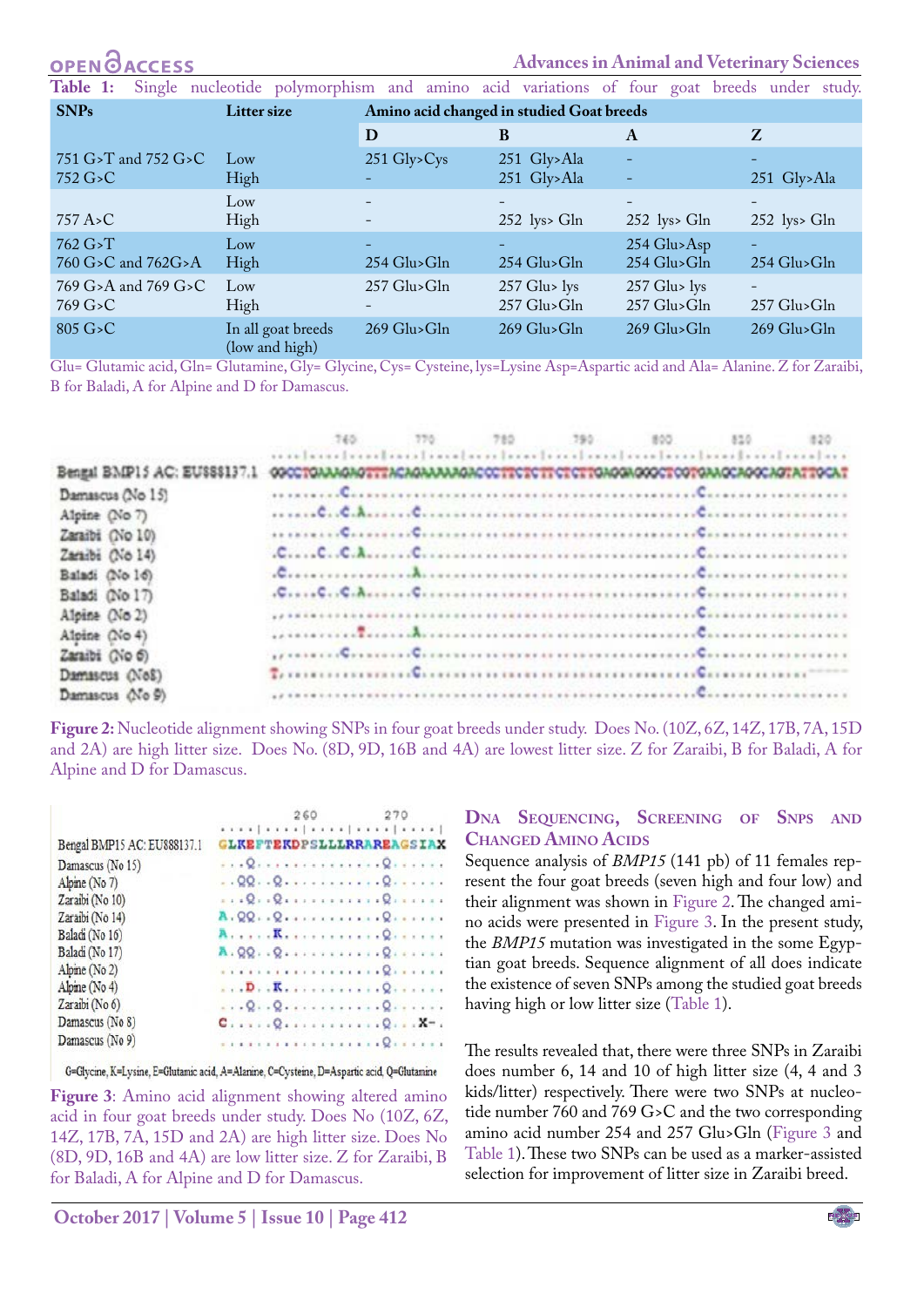## **OPEN**OACCESS

Moreover, in the Baladi doe number 17 (with 3 kids) has five SNPs at nucleotide number 752 G > C, 757 A>C, 760 G>C, 762 G>A, and 769 G>C showed in Table (1) and the four corresponding amino acids were changed, amino acid number 251 Gly>Ala, 252 Lys>Gln, 254 and 257 Glu> Gln ([Figure 3\)](#page-2-1). Also, the Alpine doe number 7 (with 2 kids) had the same previous four SNPs except SNP no. 752. These four SNPs can be used as a marker-assisted selection for high litter size in Baladi and Alpine breeds. In Damascus breed, doe number 15 (with 2 kids) has only one SNP at nucleotide number 760 G>C which leads to change its corresponding amino acids 254 Glu>Gln ([Fig](#page-2-1)[ure 3](#page-2-1)). From the obtained results there are many SNPs which can use as a marker assisted selection for improving litter size. The SNP in nucleotide 760 is common in all studied breeds [\(Table 1](#page-2-2)).

On the other hand, in low litter size does there is many SNPs within each breed. Nucleotides number 752 and 769 in Baladi doe number 16 changed from G>C and G>A and lead to change amino acid 251 Gly>Ala and 257 Glu>Lys. In Alpine breed, SNPs number 762 G>T and 769 G>A were detected in doe number 4 and lead to change translated amino acid 254 Glu>Asp and 257 Glu>Lys [\(Table I](#page-2-2)). While, Damascus doe number 8 showed two SNPs, 751 G>T and 769 G>C in [Table 1](#page-2-2) which lead to change their corresponding amino acids from 251 Gly>Cys and 257 Glu>Gln respectively ([Figure 3](#page-2-1)).

### **DISCUSSION**

PCR-RFLP is a rapid, simple and exact technique for single nucleotide polymorphism (SNP) genotyping. This approach has been used previously to genotype prolific sheep and goat by several research groups [\(Souza et al., 2001;](#page-5-2) Davis et al., 2002; [Kumar et al., 2006](#page-4-12)[; Guan et al., 2007;](#page-4-13) [Polley et al., 2009](#page-5-3)).

In our study, PCR-RFLP and SNP approach were used to detect polymorphism in *BMP15*. PCR-RFLP where used *HinfI* restriction enzyme to digest the amplified fragment but this enzyme doesn't digest the DNA amplified fragment and no differences showed between does under study. Similarly, [Shokrollahi, \(2015\)](#page-5-4) reported that all studied individuals of Markhoz goats showed wild type allele (uncut) with 141 bp in length by using *HinfI* restriction enzyme. Seven different SNPs has been detected in does under study. About three SNPs for high litter size does and three for low litter size and one SNP as specific for local Egyptian breeds. So, SNPs which were detected in *BMP15* can be used as marker assisted selection (MAS) for high litter size as well as low litter size doe within the breeds. Where, nucleotides number 760 G>C in all high litter size does for all breeds under study (Zaraibi, Baladi, Alpine and Da-

### **Advances in Animal and Veterinary Sciences**

mascus). Furthermore, nucleotide number 757 A>C, 762 G>A, and 769 G>C in high litter size does for three breeds (Alpine, Zaraibi and Baladi). From all results, SNPs considered as a marker assisted selection (MAS) for *BMP15* gene which may be improving the litter size in these goat breeds. Moreover, these SNPs affected on amino acids translation where nucleotides number 757, 762 and 769 changed in (Zaraibi, Alpine, Baladi and Damascus) high litter size does lead to change in their corresponding amino acids 253, 254 and 269. Similarly, [Nawaz et al. \(2013\)](#page-4-14) identified six novel polymorphic sites of *BMP15* gene in two goat breeds (Teddy and Beetal) of Pakistan and concluded that *BMP15* gene is the major gene which increases the fecundity in Teddy goat. Several studies reported that the variations in *BMP15* genes improve the ruminant reproduction and increase the sheep breeding system (Galloway et al., 2000; Hanrahan et al., 2004; McNatty et al., 2005). Another study indicated that *BMP15* is the major gene affected prolificacy in Jining Gray goat breed where they detected two point mutations linked with higher prolificacy [\(Chu et al., 2007\)](#page-4-15).

Not only select high litter size but also we investigated low litter size does within three breeds. Baladi breeds doe number 16 (low litter size) nucleotide number 769 changed from G>A while in high litter size doe (number 17) the same nucleotide (769) changed from G>C with change in amino acid translation 257 Glu>Lys (Doe number 16), so these SNPs can be consider as MAS for low litter size within Baladi breeds.

Within Alpine breed (does number 7 and 4) nucleotide number 762 changed G>A in high litter size does and changed C>T in low litter size doe. Also, Damascus breed (doe) number 8 nucleotide number 751 and 769 changed G>T and G>C in low litter size only while nucleotide number 760 (doe) number 15) changed G>C in high litter size. Also, these SNPs leads to change their corresponding amino acids. So, SNPs detected in *BMP15* can be used as marker assisted selection (MAS) for low litter size. The substitutions of the amino acid might lead to a change in protein structure, thus affecting the signaling pathwayduring follicle differentiation and ovulation. Additionally, [Cai-lan et al. \(2007\)](#page-4-16) reported that exon 2 of *BMP15* have a mutation in two nucleotides lead to changes two amino acids in high prolificacy breed ( Jining Gray goat) and low prolificacy breed (Inner Mongolia Cashmere).

### **CONCLUSION**

We concluded that, there one main novel SNP present in all high litter size of four breeds and three main novel SNPs detected in does (high litter size) of three breeds (Zaraibi, Alpine and Baladi) leads to change their corre-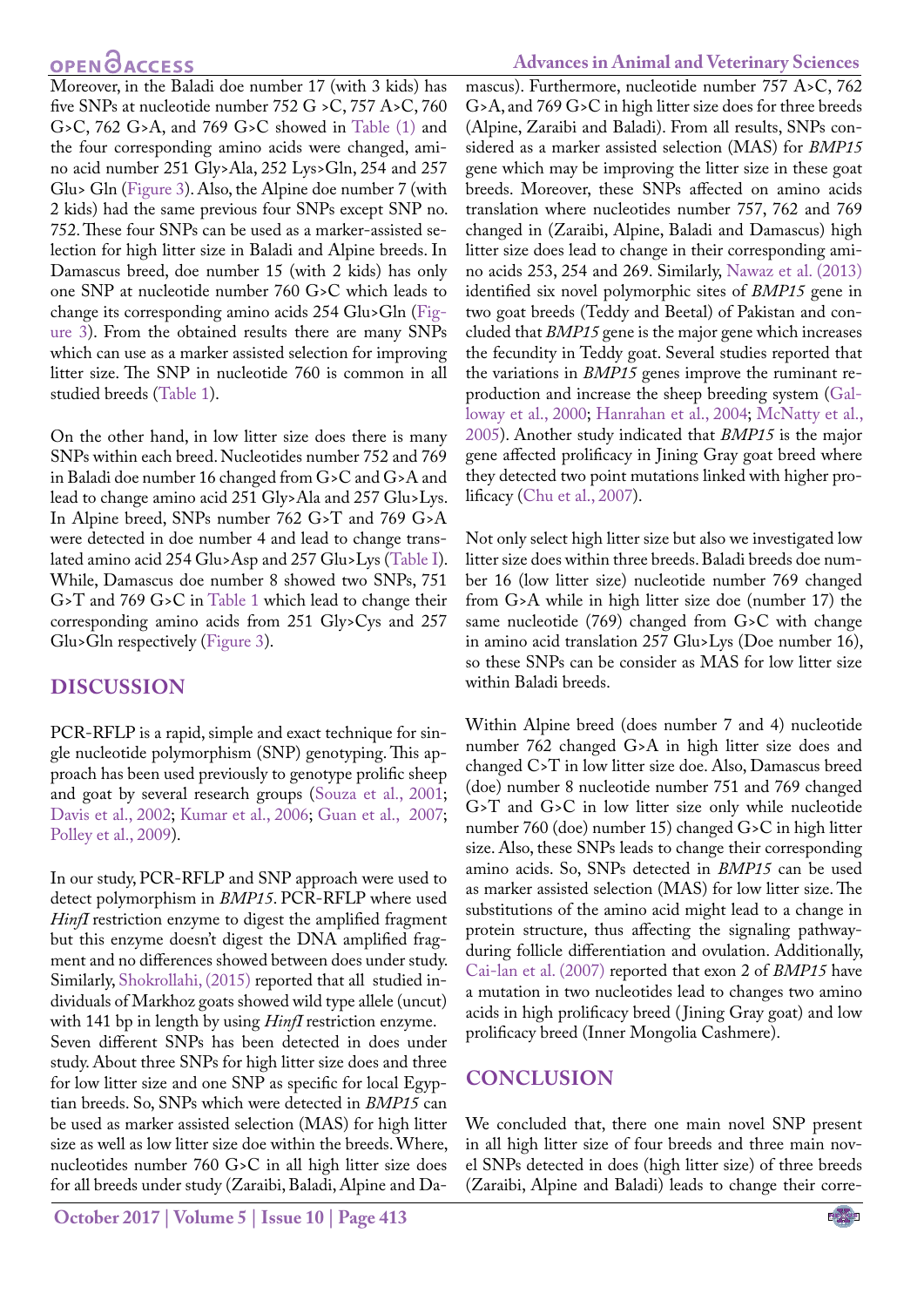## **OPEN OACCESS**

<span id="page-4-1"></span>**Advances in Animal and Veterinary Sciences**

sponding amino acids. So, we suggest that the obtained SNPs in *BMP15* can be used as MAS for both high and low litter sizes in goats under study.

### **ACKNOWLEDGEMENTS**

We are thankful to all members and assistants of Sakha Animal Production Research Station, Kafr El Sheikh governorate, Egypt for providing necessary facilities to getting samples and data of goat to accomplish this study.

## **CONFLICT OF INTEREST**

There is no conflict of interest.

## **Authors contribution**

All authors contributed equally to carry out this work.

### **REFERENCES**

- <span id="page-4-3"></span>• Abdel-Raheem AA (1998). Genetic studies on Zaraibi goats. Ph.D. thesis, Fac. ofAgric. Ain Shams Univ. Egypt. 38-55.
- <span id="page-4-0"></span>• Adriana MA, Guimaraes SEF, Pereira CS, Lopes PS, Rodrigues MT, Machado TMM (2010). Paternity in Brazilian goats with DNA microsatellites. R. Bras. Zootec. 39:1011– 1014. [https://doi.org/10.1590/S1516-35982010000500010](�https://doi.org/10.1590/S1516-35982010000500010 )
- <span id="page-4-2"></span>• Adu IF, Odeniyi AO, Taiwo BBA (1988). Goat production in the humid tropics. Production characteristics of a herd of West African Dwarf goats at Ubiaja, Bendel State of Nigeria. In: O.B. Smith and Bosman, H.G. (Editors), Pudoc. Wageningen. 140-145.
- <span id="page-4-16"></span>• Cai-lan J, Ming-xing C, Jin-yu W, Li F, Su-cheng Y (2007). Cloning and Sequence Analysis of Exon 2 of BMP15 Gene in Jining Grey Goats[.China Ani. Husb. Vet. Med. 34: 52-55.](http://en.cnki.com.cn/Journal_en/D-D050-GWXK-2007-12.htm)
- <span id="page-4-15"></span>• Chu M, Jiao C, He Y, Wang J, Liu Z, Chen G (2007). Association between PCR-SSCP of bone morphogenetic protein 15 gene and prolificacy in Jining Grey goats. Anim. Biotechnol. 18:263-74. [https://doi.org/10.1080/10495390701331114](https://doi.org/10.1080/10495390701331114 )
- <span id="page-4-4"></span>• Campbell QP (1994). Information regarding the improved Boer goat. Boer Goat News. 11: 49–50.
- <span id="page-4-9"></span>• Davis GH, Dodds KG, McEwan JC, Fennessy PF (1993). Liveweight, fleece weight and prolificacy of Romney ewes carrying the Inverdale prolificacy gene (FecXI) located on the X-chromosome. Livest. Prod. Sci. 34: 83-91. [https://doi.](https://doi.org/10.1016/0301-6226(93)90037-I ) [org/10.1016/0301-6226\(93\)90037-I](https://doi.org/10.1016/0301-6226(93)90037-I )
- • Davis GH, Galloway SM, Ross IK, Gregan MS, Ward J, Nimbkar BV, Ghalsasi PM, [GD](https://www.ncbi.nlm.nih.gov/pubmed/?term=Gray GD%5BAuthor%5D&cauthor=true&cauthor_uid=12021074),  [Subandriyo](https://www.ncbi.nlm.nih.gov/pubmed/?term=Subandriyo%5BAuthor%5D&cauthor=true&cauthor_uid=12021074)[Inounu I,](https://www.ncbi.nlm.nih.gov/pubmed/?term=Inounu I%5BAuthor%5D&cauthor=true&cauthor_uid=12021074)  [Tiesnamurti B,](https://www.ncbi.nlm.nih.gov/pubmed/?term=Tiesnamurti B%5BAuthor%5D&cauthor=true&cauthor_uid=12021074)  [Martyniuk](https://www.ncbi.nlm.nih.gov/pubmed/?term=Martyniuk E%5BAuthor%5D&cauthor=true&cauthor_uid=12021074) [E,](https://www.ncbi.nlm.nih.gov/pubmed/?term=Martyniuk E%5BAuthor%5D&cauthor=true&cauthor_uid=12021074)  [Eythorsdottir E](https://www.ncbi.nlm.nih.gov/pubmed/?term=Eythorsdottir E%5BAuthor%5D&cauthor=true&cauthor_uid=12021074),  [Mulsant P](https://www.ncbi.nlm.nih.gov/pubmed/?term=Mulsant P%5BAuthor%5D&cauthor=true&cauthor_uid=12021074),  [Lecerf F,](https://www.ncbi.nlm.nih.gov/pubmed/?term=Lecerf F%5BAuthor%5D&cauthor=true&cauthor_uid=12021074)  [Hanrahan](https://www.ncbi.nlm.nih.gov/pubmed/?term=Hanrahan JP%5BAuthor%5D&cauthor=true&cauthor_uid=12021074) [JP,](https://www.ncbi.nlm.nih.gov/pubmed/?term=Hanrahan JP%5BAuthor%5D&cauthor=true&cauthor_uid=12021074)  [Bradford GE,](https://www.ncbi.nlm.nih.gov/pubmed/?term=Bradford GE%5BAuthor%5D&cauthor=true&cauthor_uid=12021074) [Wilson T](https://www.ncbi.nlm.nih.gov/pubmed/?term=Wilson T%5BAuthor%5D&cauthor=true&cauthor_uid=12021074) (2002). DNA test in prolific sheep from eight countries provide new evidence on origin of the Booroola (FecB) mutation. Biol. Reprod. 66: 1869- 1874. [https://doi.org/10.1095/biolreprod66.6.1869](https://doi.org/10.1095/biolreprod66.6.1869 )
- <span id="page-4-8"></span>• Davis GH, McEwan JC, Fennessy PF, Dodds KG, Farquhar PA (1991). Evidence for the presence of a major gene influencing ovulation rate on the X chromosome of sheep. Biol. Reprod. 44**:** 620- 624. <https://doi.org/10.1095/biolreprod44.4.620>
- • Galal S, Abdel-Rasoul F, Anous MR, Shaat I (2005). Onstation characterization of small ruminant breeds in Egypt. In: L. In iguez (ed.), Characterization of Small Ruminant Breeds in West Asia and North Africa,. ICARDA, Aleppo, Syria.2: 141–193.
- • Galloway SM, McNatty KP, Cambridge LM, Laitinen MPE, Juengel JL, Jokiranta TS, [McLaren RJ](https://www.ncbi.nlm.nih.gov/pubmed/?term=McLaren RJ%5BAuthor%5D&cauthor=true&cauthor_uid=10888873),  [Luiro K,](https://www.ncbi.nlm.nih.gov/pubmed/?term=Luiro K%5BAuthor%5D&cauthor=true&cauthor_uid=10888873)  [Dodds](https://www.ncbi.nlm.nih.gov/pubmed/?term=Dodds KG%5BAuthor%5D&cauthor=true&cauthor_uid=10888873) [KG,](https://www.ncbi.nlm.nih.gov/pubmed/?term=Dodds KG%5BAuthor%5D&cauthor=true&cauthor_uid=10888873) [Montgomery GW](https://www.ncbi.nlm.nih.gov/pubmed/?term=Montgomery GW%5BAuthor%5D&cauthor=true&cauthor_uid=10888873), [Beattie AE](https://www.ncbi.nlm.nih.gov/pubmed/?term=Beattie AE%5BAuthor%5D&cauthor=true&cauthor_uid=10888873), [Davis GH,](https://www.ncbi.nlm.nih.gov/pubmed/?term=Davis GH%5BAuthor%5D&cauthor=true&cauthor_uid=10888873) [Ritvos O](https://www.ncbi.nlm.nih.gov/pubmed/?term=Ritvos O%5BAuthor%5D&cauthor=true&cauthor_uid=10888873) (2000). Mutations in an oocyte-derived growth factor gene (BMP15) cause increased ovulation rate and infertility in a dosage-sensitive manner. Nature Genet. 25: 279 – 283. [https://doi.org/10.1038/77033](https://doi.org/10.1038/77033 )
- <span id="page-4-10"></span>• Ghaffari M, Nejati-Javaremi A, Rahimi G (2009). Detection of polymorphism in BMPR-IB gene associated with twining in Shal sheep using PCRRFLP method. Int. J. Agric. Biol. 11: 97–99.
- <span id="page-4-13"></span>• Guan F, Shou-ren L, Shi GQ, Yang LG (2007). Polymorphism of FecB gene in nine sheep breeds or strains and its effects on litter size, lamb growth and development. Anim. Reprod. Sci. 99: 44–52. [https://doi.org/10.1016/j.](https://doi.org/10.1016/j.anireprosci.2006.04.048 ) [anireprosci.2006.04.048](https://doi.org/10.1016/j.anireprosci.2006.04.048 )
- <span id="page-4-5"></span>• Hamed A, Mabrouk MM, Shaat I, BATA S (2009). Estimation of genetic parameters and some nongenetic factors for litter size at birth and weaning and milk yield traits in zaraibi goats. EgyptJ. Sheep Goat Sci. 4: 55-64.
- • Hanrahan JP, Gregan SM, Mulsant P, Mullen M, Davis GH, Powell R, [Galloway SM](https://www.ncbi.nlm.nih.gov/pubmed/?term=Galloway SM%5BAuthor%5D&cauthor=true&cauthor_uid=14627550) (2004). Mutations in the genes for oocyte-derived growth factors GDF9 and BMP15 are associated with both increased ovulation rate and sterility in Cambridge and Belclare sheep (Ovisaries). Biol. Reprod.70: 900-909. [https://doi.org/10.1095/biolreprod.103.023093](https://doi.org/10.1095/biolreprod.103.023093 )
- • Juengel JL, Hudson NL, Heath DA, [Smith P](https://www.ncbi.nlm.nih.gov/pubmed/?term=Smith P%5BAuthor%5D&cauthor=true&cauthor_uid=12444053),  [Reader](https://www.ncbi.nlm.nih.gov/pubmed/?term=Reader KL%5BAuthor%5D&cauthor=true&cauthor_uid=12444053) [KL,](https://www.ncbi.nlm.nih.gov/pubmed/?term=Reader KL%5BAuthor%5D&cauthor=true&cauthor_uid=12444053) [Lawrence SB](https://www.ncbi.nlm.nih.gov/pubmed/?term=Lawrence SB%5BAuthor%5D&cauthor=true&cauthor_uid=12444053), O'Connell AR, Laitinen MP, Cranfield M, Groome NP, Ritvos O, McNatty KP (2002). Growth differentiation factor 9 and bone morphogenetic protein 15 are essential for ovarian follicular development in sheep. Biol. Reprod. 67: 1777-89. [https://doi.org/10.1095/](https://doi.org/10.1095/biolreprod.102.007146 ) [biolreprod.102.007146](https://doi.org/10.1095/biolreprod.102.007146 )
- <span id="page-4-11"></span>• Kasiriyan MM, Hafezian SH, Hassani N (2011). Genetic polymorphism BMP15 and GDF9 genes in Sangsari sheep of Iran. Int. J. Genet. Mol. Biol. 3:31-34.
- <span id="page-4-12"></span>• Kumar S, Kolte AP, Mishra AK, Arora AL, Singh VK (2006). Identification of the FecB mutation in Garole×Malpura sheep and its effect on litter size. Small Rumin. Res. 64:305- 310.<https://doi.org/10.1016/j.smallrumres.2005.04.030>
- • [McNatty KP,](https://www.ncbi.nlm.nih.gov/pubmed/?term=McNatty KP%5BAuthor%5D&cauthor=true&cauthor_uid=14635946) [Juengel JL,](https://www.ncbi.nlm.nih.gov/pubmed/?term=Juengel JL%5BAuthor%5D&cauthor=true&cauthor_uid=14635946) [Wilson T,](https://www.ncbi.nlm.nih.gov/pubmed/?term=Wilson T%5BAuthor%5D&cauthor=true&cauthor_uid=14635946) [Galloway SM](https://www.ncbi.nlm.nih.gov/pubmed/?term=Galloway SM%5BAuthor%5D&cauthor=true&cauthor_uid=14635946), [Davis](https://www.ncbi.nlm.nih.gov/pubmed/?term=Davis GH%5BAuthor%5D&cauthor=true&cauthor_uid=14635946) [GH,](https://www.ncbi.nlm.nih.gov/pubmed/?term=Davis GH%5BAuthor%5D&cauthor=true&cauthor_uid=14635946) [HudsonNL](https://www.ncbi.nlm.nih.gov/pubmed/?term=Hudson NL%5BAuthor%5D&cauthor=true&cauthor_uid=14635946), [O'ConnellA,](https://www.ncbi.nlm.nih.gov/pubmed/?term=O%27Connell A%5BAuthor%5D&cauthor=true&cauthor_uid=15601593)  [Bibby AH,](https://www.ncbi.nlm.nih.gov/pubmed/?term=Bibby AH%5BAuthor%5D&cauthor=true&cauthor_uid=15601593)  [Heath](https://www.ncbi.nlm.nih.gov/pubmed/?term=Heath DA%5BAuthor%5D&cauthor=true&cauthor_uid=15601593) [DA](https://www.ncbi.nlm.nih.gov/pubmed/?term=Heath DA%5BAuthor%5D&cauthor=true&cauthor_uid=15601593), [Davis GH](https://www.ncbi.nlm.nih.gov/pubmed/?term=Davis GH%5BAuthor%5D&cauthor=true&cauthor_uid=15601593), [Hanrahan JP,](https://www.ncbi.nlm.nih.gov/pubmed/?term=Hanrahan JP%5BAuthor%5D&cauthor=true&cauthor_uid=15601593) [Juengel JL](https://www.ncbi.nlm.nih.gov/pubmed/?term=Juengel JL%5BAuthor%5D&cauthor=true&cauthor_uid=15601593) (2003). Oocytederived growth factors and ovulation rate in sheep. [Reprod.](https://www.ncbi.nlm.nih.gov/pubmed/14635946) [Suppl.](https://www.ncbi.nlm.nih.gov/pubmed/14635946) 61:339-51.
- • [McNatty KP,](https://www.ncbi.nlm.nih.gov/pubmed/?term=McNatty KP%5BAuthor%5D&cauthor=true&cauthor_uid=15601593)  [Galloway SM](https://www.ncbi.nlm.nih.gov/pubmed/?term=Galloway SM%5BAuthor%5D&cauthor=true&cauthor_uid=15601593),  [Wilson T](https://www.ncbi.nlm.nih.gov/pubmed/?term=Wilson T%5BAuthor%5D&cauthor=true&cauthor_uid=15601593),  [Smith P](https://www.ncbi.nlm.nih.gov/pubmed/?term=Smith P%5BAuthor%5D&cauthor=true&cauthor_uid=15601593), [Hudson](https://www.ncbi.nlm.nih.gov/pubmed/?term=Hudson NL%5BAuthor%5D&cauthor=true&cauthor_uid=15601593) [NL,](https://www.ncbi.nlm.nih.gov/pubmed/?term=Hudson NL%5BAuthor%5D&cauthor=true&cauthor_uid=15601593)  [O'Connell A](https://www.ncbi.nlm.nih.gov/pubmed/?term=O%27Connell A%5BAuthor%5D&cauthor=true&cauthor_uid=15601593),  [Bibby AH,](https://www.ncbi.nlm.nih.gov/pubmed/?term=Bibby AH%5BAuthor%5D&cauthor=true&cauthor_uid=15601593)  [Heath DA](https://www.ncbi.nlm.nih.gov/pubmed/?term=Heath DA%5BAuthor%5D&cauthor=true&cauthor_uid=15601593),  [Davis](https://www.ncbi.nlm.nih.gov/pubmed/?term=Davis GH%5BAuthor%5D&cauthor=true&cauthor_uid=15601593) [GH,](https://www.ncbi.nlm.nih.gov/pubmed/?term=Davis GH%5BAuthor%5D&cauthor=true&cauthor_uid=15601593) [Hanrahan JP](https://www.ncbi.nlm.nih.gov/pubmed/?term=Hanrahan JP%5BAuthor%5D&cauthor=true&cauthor_uid=15601593), [Juengel JL](https://www.ncbi.nlm.nih.gov/pubmed/?term=Juengel JL%5BAuthor%5D&cauthor=true&cauthor_uid=15601593) (2005). Physiological effects of major genes affecting ovulation rate in sheep. Genet. Sel. Evol. 37: 25-38. [https://doi.org/10.1186/1297-9686-37-](https://doi.org/10.1186/1297-9686-37-S1-S25 ) [S1-S25](https://doi.org/10.1186/1297-9686-37-S1-S25 )
- <span id="page-4-6"></span>• Moore RK, Otsuka F, Shimasaki S (2003). Molecular basis of bone morphogenetic protein-15 signaling in granulosa cells. J. Biol. Chem. 278: 304-10. [https://doi.org/10.1074/jbc.](https://doi.org/10.1074/jbc.M207362200 ) [M207362200](https://doi.org/10.1074/jbc.M207362200 )
- <span id="page-4-14"></span>• Nawaz A, Babar ME, Hussain T, Nadeem A, Bilal F, Javed K, Muhammad K (2013). Identification of Molecular Markers in BMP15 gene of Pakistani Goat breeds. IJAR. 1: 62-68.
- <span id="page-4-7"></span>• Persani L, Rossetti R, Di Pasquale E, Cacciatore C, Fabre S